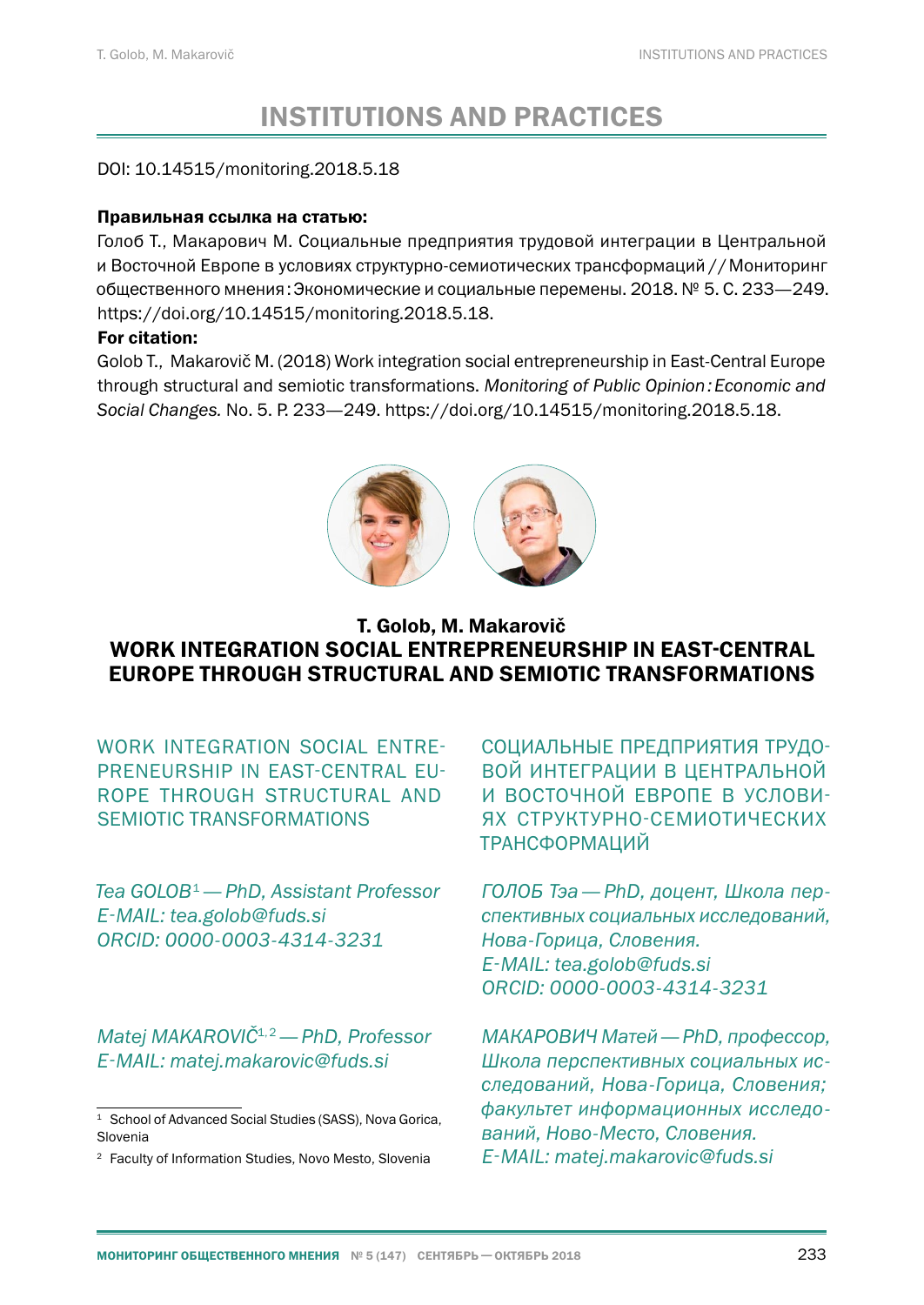Abstract. The central question addressed is how the structural and semiotic contexts, seen from the perspective of the cultural political economy, of the selected post-communist societies of East-Central Europe (Croatia, Czech Republic, Slovenia, and Poland) have affected the historical development and contemporary situation of social entrepreneurship focused on the integration of the disadvantaged social groups in the labour market (work integration social enterprises (WISEs)). Based on secondary data, surveys, semi-structured interviews and focus groups with the stakeholders from the transnational project INNO WISEs, we identify both the communist and post-communist transformations as mostly unfavourable for WISE, while the crucial factor contributing to their selection as a viable option after 2004 has been the external impact of the European Union-related structures and discourses.

Keywords: social entrepreneurship, disadvantaged groups, WISE, East-Central Europe, cultural political economy, social structure, social discourse

Аннотация. Авторы исследования с позиций культурной политической экономии рассматривают влияние структурно-семиотических особенностей посткоммунистических стран Центральной и Восточной Европы (Хорватия, Чешская Республика, Словения, Польша) на историческое развитие и текущее положение социального предпринимательства, работа которого ориентирована на интеграцию социально незащищенных групп на рынке занятости (т.н. «социальные предприятия трудовой интеграции»). В исследовании использованы вторичные данные, данные опросов, полуформализованных интервью, а также фокус-групп с участием представителей международного проекта INNO WISEs. Авторы утверждают, что и коммунистические и посткоммунистические трансформации являются скорее неблагоприятными для функционирования социальных предприятий трудовой интеграции. Вместе с тем, после 2004 года немаловажным фактором, влияющим на отбор социальных предприятий трудовой интеграции, является внешнее влияние организационных структур и дискурсов, связанных с Европейским союзом.

Ключевые слова: социальное предпринимательство, незащищенные слои населения, социальные предприятия трудовой интеграции (WISE), Центральная и Восточная Европа, культурная политическая экономия, социальная структура, социальный дискурс

#### **Introduction**

The present paper addresses work integration social enterprises (WISEs) in the post-communist societies of East-Central Europe. Throughout Europe, WISEs are playing a vital role in facing contemporary societal and environmental challenges. While combining economic activities with specific social and governmental dimensions, they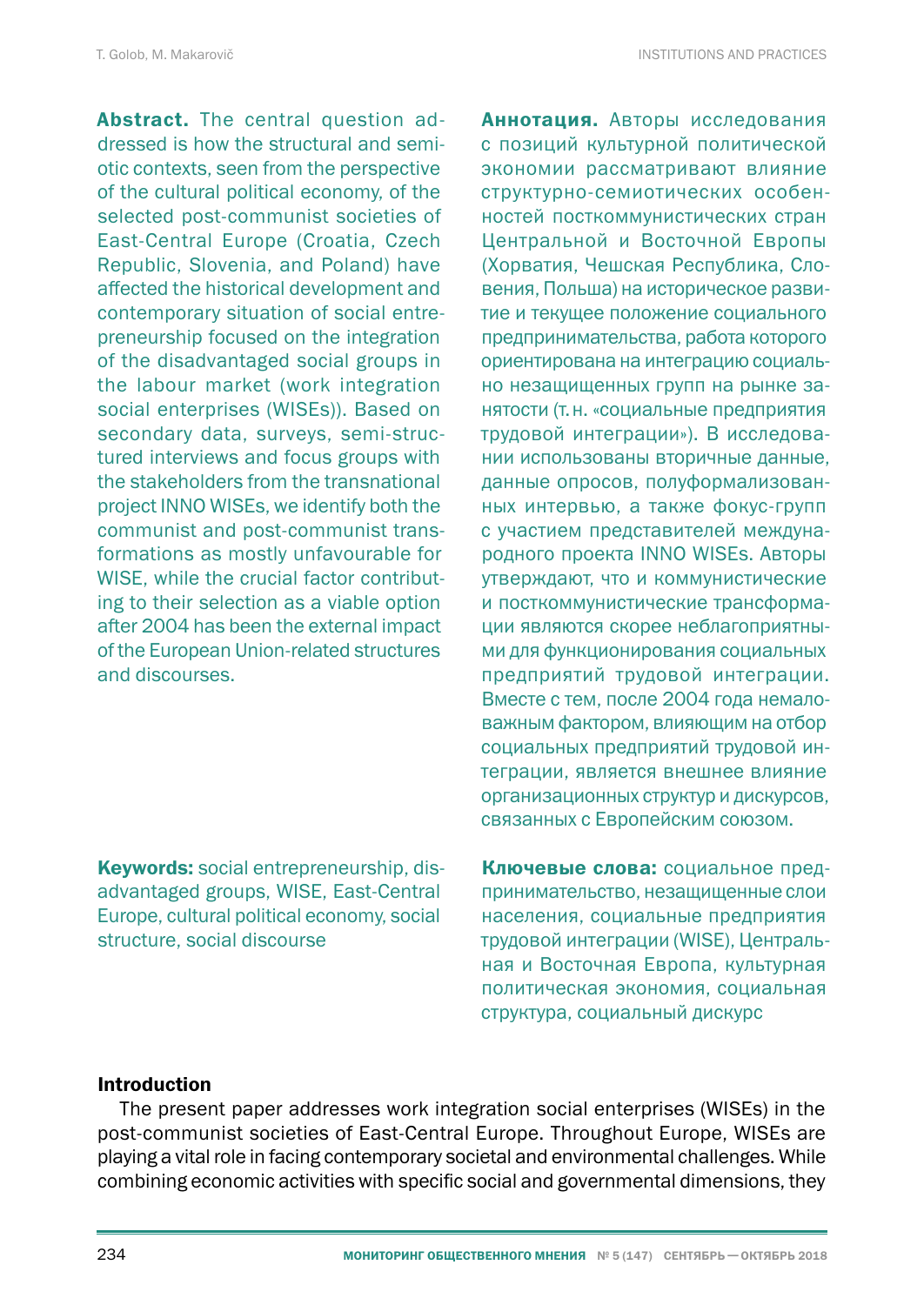can encourage innovative ways of employing and integrating disadvantaged people<sup>1</sup> [A map of social enterprises, 2015]. With their impact on social cohesion and inclusivity, their role in mitigating social exclusion and poverty, as well as promoting innovative approaches to respond to global market needs, they have gained increased attention and support from the general public, academia, and economic actors. However, despite the common structural incentives at the EU level, resonating with adjusted legislation, business and civil initiatives, WISEs are merely a compilation of various national characteristics [A map of social enterprises, 2015]. The historical and political aspects of European regions have substantially influenced cultural, economic, and social activities [Cooney et al., 2016]. Accordingly, WISEs in East-Central Europe are lagging behind the successful performance of WISEs in Western Europe. While most of East-Central Europe was at the semi-periphery of the Western part in the  $19<sup>th</sup>$  century [Adam et al. 2005], the consolidation of communist ideology after World War II represented a tremendous impediment to the development of social entrepreneurship. As Marković et al. emphasise [Marković et al., 2017], the emergence of the civil sector was delayed, as repressive regimes suppressed and marginalised civil society. Often, its activities were shadowed by the label of quasi-governmental agencies, severely controlled by the communist party [Bežovan, Zrinščak, 2007; Ciepielewska-Kowalik et al., 2015; Marković et al., 2017: 141]. With the process of democratisation, decentralisation, and the transformation of social welfare in the late 1980s and the 1990s, WISEs were given impetus [Ciepielewska-Kowalik et al., 2015; Marković et al., 2017]. However, one can find different levels of developmental performance even within the East-Central European region, which is due to distinctive pre-communist past, different communist regimes, i.e. Stalinism or Titoism, and transition paths.

Accordingly, the purpose of this paper is to place the development of WISE in the post-communist East-Central European countries in a broader perspective of interrelated social change: occurring on the one hand on the level of social structures and on the other on the level of discourses or social semiotics. Nowadays, WISEs are the predominant form of social enterprises in East-Central Europe, and perform under the following criteria, at a minimum: a) private and autonomous enterprises operating on the market; b) disadvantaged workers have employee rights under national labour legislation; c) core mission is the integration through work of disadvantaged people; d) compliance with a minimum threshold of disadvantaged workers over total workforce [A map of social enterprises, 2015: 122]. One can find different types of WISEs differentiated on the basis of a) type of subsidies (permanent, temporary, self-financing); b) type of employment offered to disadvantaged groups; c) intensity of training of working skills; d) level of encouraging the sense of citizenship and empowerment (the extent of inclusion of disadvantaged groups into structures of enterprises); e) level of working integration and destigmatization; f) integration goals; g) type of training [ŠENT, 2014: 12—13].

This paper intends to demonstrate how a particular position of the branch of social entrepreneurship, explicitly designed to integrate deprived social groups in the labour market, has been affected by two major social transformations in East Central Europe

<sup>1</sup> Social enterprises and the social economy going forward (2016). URL: [https://ec.europa.eu/growth/content/social](https://ec.europa.eu/growth/content/social-enterprises-and-social-economy-going-forward-0_en)[enterprises-and-social-economy-going-forward-0\\_en](https://ec.europa.eu/growth/content/social-enterprises-and-social-economy-going-forward-0_en) (accessed 20.09.2018).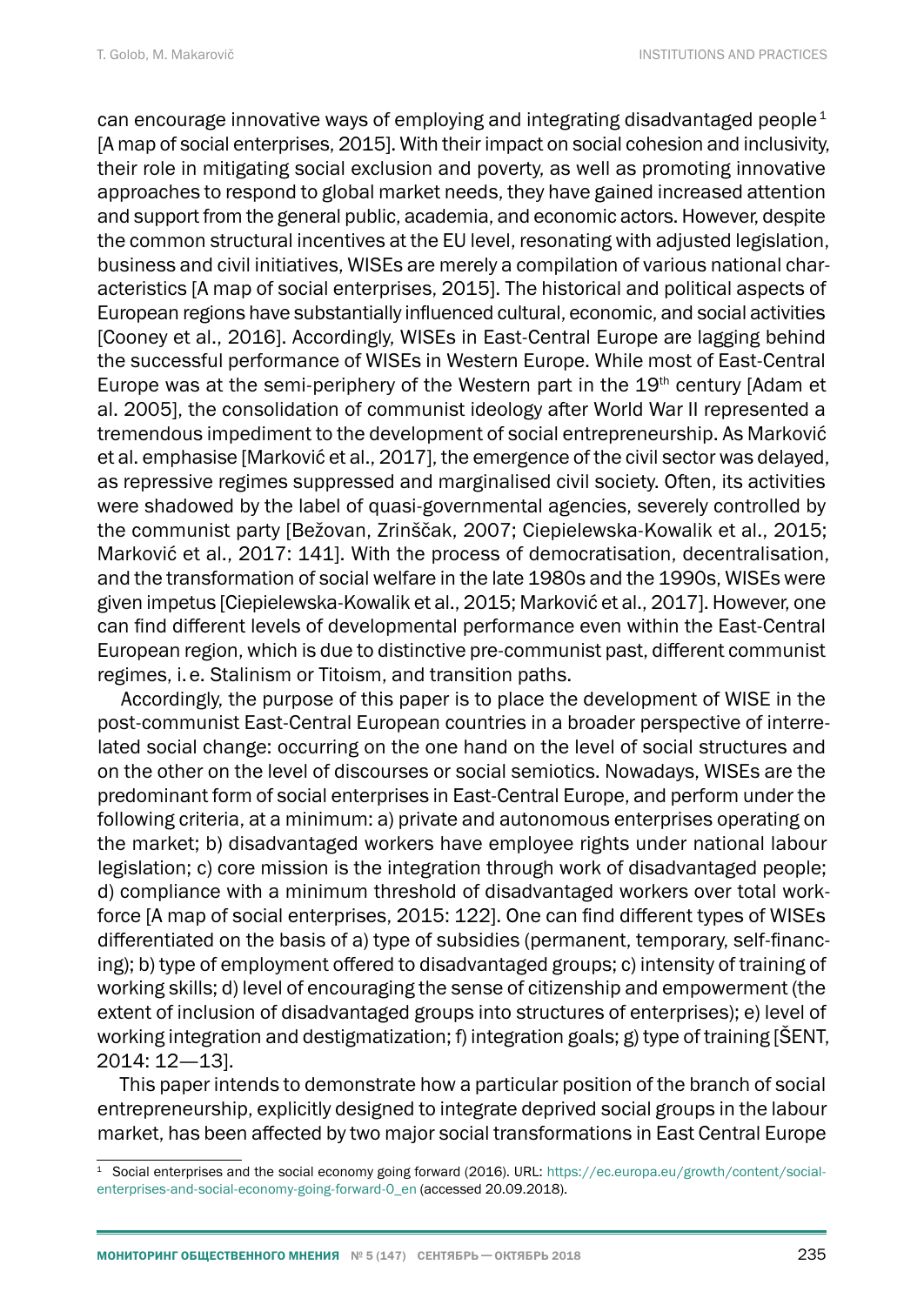referring to structural and semantic changes: first from (typically) semi-peripheral modernising traditional societies to the communist style modernisation and second from the communist to post-communist social order. In addition, we will observe how the very concept of WISE entered the discourses in these countries under the combined impacts of European integration, neoliberal globalisation and accelerated technological development— and how these discourses are linked to further structural transformations.

In terms of structural change, our analysis draws from a rich sociological tradition dealing with structural and functional differentiation of the increasingly complex modern social systems. While classical accounts in this topic have been already summarised and upgraded by Talcott Parsons' [Parsons, 1975] structural functionalism, significant further advances have been provided by more recent attempts by Niklas Luhmann [Luhmann, 1999] to observe the modern society as increasingly differentiated into autonomous functional subsystems, such as the economy, politics, science, religion, mass media, education, etc., which are only able to observe themselves and their environments (and respond to their observations) from their own particular perspectives.

In these terms, WISE can be understood primarily as a complex relationship between the market principles of the economic subsystem and the common (public) goods that are supposed to be provided by the political subsystem— but also combined with the principles of social solidarity and self-organisation linked to civil society. In order for WISEs to successfully merge their economic and social mission, enabling to make profit and sustain solidarity and cohesion in society, there is a need for special types of actors within the social economy, called relation subjects [Archer, Donati, 2015]. They can produce and provide common goods (trust among people, cooperation, collaboration, etc.) through emergent social relations. In that regard, WISEs can be seen as the emergent example of relational differentiation, representing the contemporary alternative to functional differentiation [Donati, 2001: 25—26].

The structures within which WISEs operate, including self-organisation within the civil society, cannot be seen as inherently inclusive, 'good' or at least neutral, but more as a place of struggles between different actors to establish and maintain certain hegemonies in classical Gramscian terms [Gramsci, 1971].

This becomes even clearer when we link social structures to discourses. (Self) observations and (self)descriptions of and by various social (sub)systems and the corresponding individual and collective agents are far from neutral: different social, economic, and political imaginaries are (re)produced through social discourses significantly affected by the unequal access of various social actors to different resources, such as power, money or influence. Based on Bob Jessop's cultural political economy, one may thus see the co-evolution of social structuration and social semiosis as determined by the on-going processes of variation in the discourses and practices, selection of particular discourses, retention of the resonant discourses, their discursive and material reinforcement, and finally the selective recruitment, inculcation, and retention of social agents on this basis [Jessop, 2009: 8—9].

By deploying the abovementioned theoretical frameworks, the present paper offers an interpretation of the exhaustive data obtained through the research conducted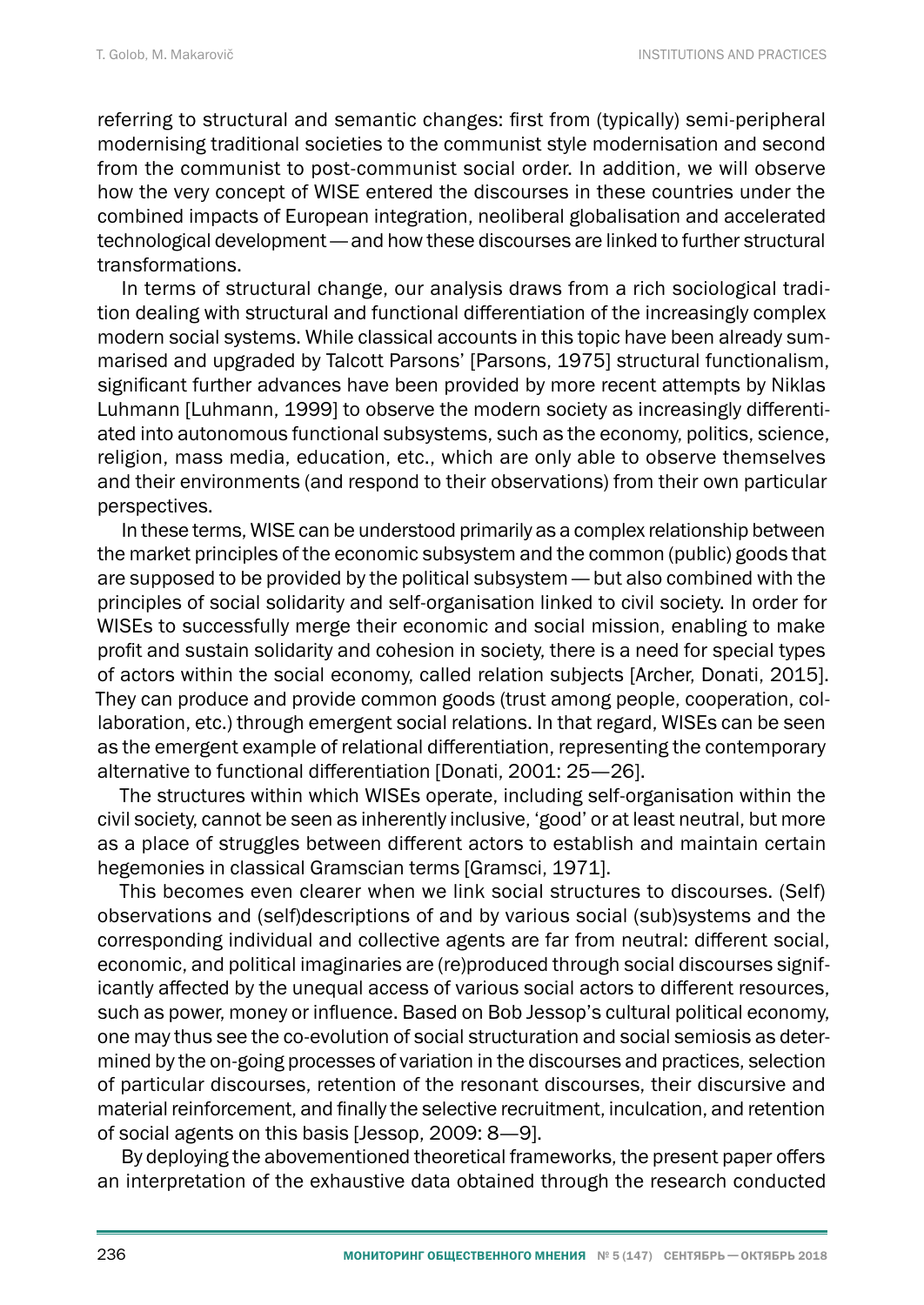within the transnational project funded by the Programme Interreg Central Europe, entitled Technologies, Competences and Social Innovation for Work Integration Social Enterprises (INNO WISEs) and a range of other secondary sources. The research methods within the project included a comparative social survey and semi-structured interviews with the WISEs representatives, as well as focus groups with a broader range of stakeholders (from WISEs, the local communities, national authorities, small and medium enterprises, experts, civil society, and the general public). In that regard, we intend to explain why WISEs have only quite recently become a relevant concept of the economic, political and social imaginaries in East Central Europe despite their deeper historical roots and what factors are most likely to shape their future structural-semiotic co-evolution.

# The first major transformation: establishing the communist style modernisation

In a historical perspective, East-Central Europe is far from a homogeneous regional entity. It has consisted of various ethnic and linguistic groups and has been ruled by different political elites and powers. However, one can find numerous similarities within the region, when compared to its Western counterpart [Mucha, undated]. With the Czech lands as the only significant exception, the countries of East-Central Europe can be seen as late modernisers during their pre-communist period— when compared to the Western European core modernisers [Adam et al. 2005]. Straggling after the core, East-Central Europe was economically underdeveloped as a consequence of the prolonged transition from feudalism to capitalism, persisting agrarian economy and subsequent relative absence of indigenous upper urban classes; all these combined with the hindered struggle for constructing national identity and political sovereignty [Davies, 1996; Mucha, undated].

In structural terms, this implies the delayed growth of functional differentiation. From this perspective, the rise of the capitalist economy, which took place from the second half of the 19<sup>th</sup> century, can be seen as the growing autonomy of the economic subsystem from the traditional social bonds, typically expressed in terms of inherited social statuses, religious values and norms, traditional loyalties and solidarities, etc. In addition, the territory was severely politically dependent on foreign political forces, causing a delayed growth of autonomous political structures [Davies, 1996; Mucha, undated]. The territories of East-Central Europe mostly belonged to three major empires: Prussia/Germany, Austria (Austro-Hungary) and Russia— lacking an autonomous political organisation of their own before the First World War. The lack of their own tradition of statehood (being without their nation states despite national aspirations or obtaining them only after the First World War) clearly characterised the prevailing attitudes towards politics. It was easy to observe the state and authority with suspicion, as something foreign or even hostile.

In the social atmosphere of grounding national identity on the basis of ethnic roots and culture in opposition to the influences imposed from above, the social economy started to flourish. With the aim of mobilising the prevailing population, i.e. peasants, into a national community, especially the intelligentsia aimed to encourage specific forms of economic and social cooperation. In that regard, the critical role was played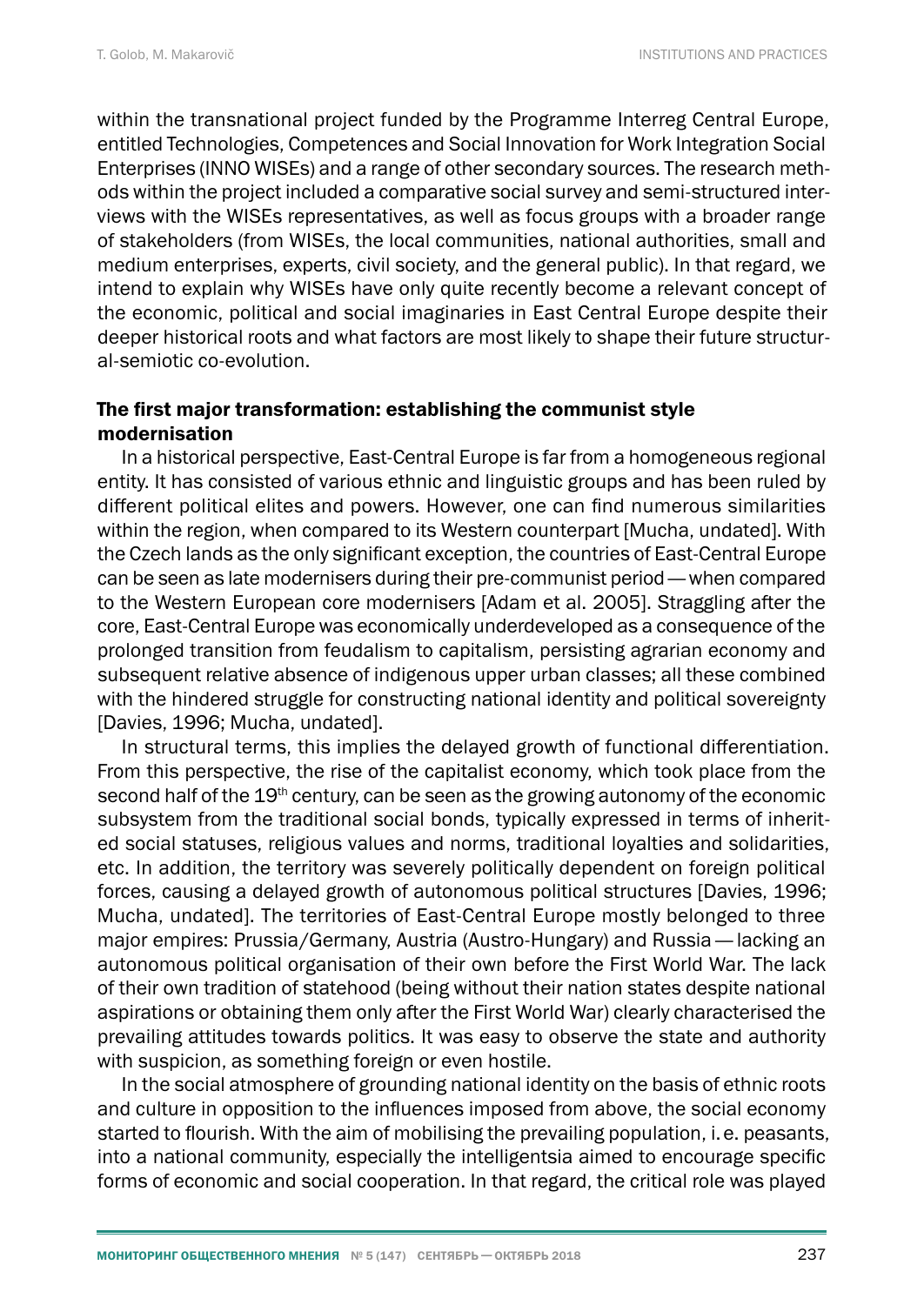by the Roman Catholic Church, being a protagonist in the development of charity and related social activities. Another impetus to social economy was given by the bourgeois revolutions in 1848, which established freedom of association as a classical constitutional right and legal norms regulating the foundation of associations and other forms of association of people on the basis of common interests [Borzaga et al., 2008; Spear et al., 2010: 12—14]. In Slovenia, and in other East-Central European countries, cooperatives performed on the basis of merging the principles of economic security, social freedom, and political participation [ibid.].

Activities within the social economy can be seen as the booster of the emerging third sector or civil society, but again with clear limitations:

- they mostly lagged behind the core European modernisers in terms of selforganisation abilities and freedom from political constraints and even repression;
- in many cases, especially in Poland, Slovenia, and Croatia, it was strongly dominated by the Roman Catholic hegemony in institutional and ideological terms.

The initiatives of pre-communist social entrepreneurship can be understood in this context. Although the concept as such did not exist (in Europe, it first appeared in Italy after 1990) [Defourny, Nyssens 2010], its manifestations could be observed in various territories of East-Central Europe. As has been noted, 'already in the 19<sup>th</sup> century entities that could be characterised as such enterprises operated on Polish lands in the Russian, Prussian and Austrian sector. These were, among others, agricultural societies, people's banks, cooperatives, loan societies'<sup>2</sup>.

In the Austro-Hungarian Empire, as argued by Hunčová: 'co-operatives were regulated by a specific law of 1873 which was subsequently revised in 1903. Every type of co-operative was a binary, autonomous, self-governed, voluntary, mutual, self-help, open, etc. body' [Hunčová, 2004: 216]. In the Czech lands, a more advanced industrialised economy led to even more developed cooperatives as a form of social entrepreneurship in the period from 1847 (when the first cooperative was formed) to 1938 (when Czechoslovakia lost its sovereignty) [ibid.]. To a significant extent, the Czech examples were followed in the Slovenian part of Austro-Hungary, where the first cooperative was established in 1856 and the movement was strongly influenced by Janez E. Krek and his Christian-social doctrine [Kozič, 2009; Kemperle, 2017]. Until World War One, the social economy encompassed an extensive network of associations, cooperatives, charity organisations, trade unions and professional organisations and unions, while the roots of social economy organisation can be traced back to medieval history. The cooperative societies grew into a mass social movement, emerging as a defence mechanism of farmers, workers and craftsmen against the growth of capitalism<sup>3</sup>. For the Hungarian part of the monarchy that also included Croatia, in contrast, the authors do not report such a rich cooperative movement<sup>4</sup> [Gabor Szabò and Alexandra Kiss, 2004].

In the pre-communist period, the emerging social entrepreneurship assumed three major functions in relation to the three subsystems, namely economy, politics/state, and civil society:

<sup>&</sup>lt;sup>2</sup> INNO WISEs 1223 Interreg Central Europe Deliverable 1.1.4 Regional Report Poland 2018. P. 1.

<sup>&</sup>lt;sup>3</sup> INNO WISEs 1223 Interreg Central Europe Deliverable 1.1.4 Regional Report Slovenia 2018. P. 12-14.

<sup>4</sup> Cf. INNO WISEs 1223 Interreg Central Europe Deliverable 1.1.4 Regional Report Croatia 2018.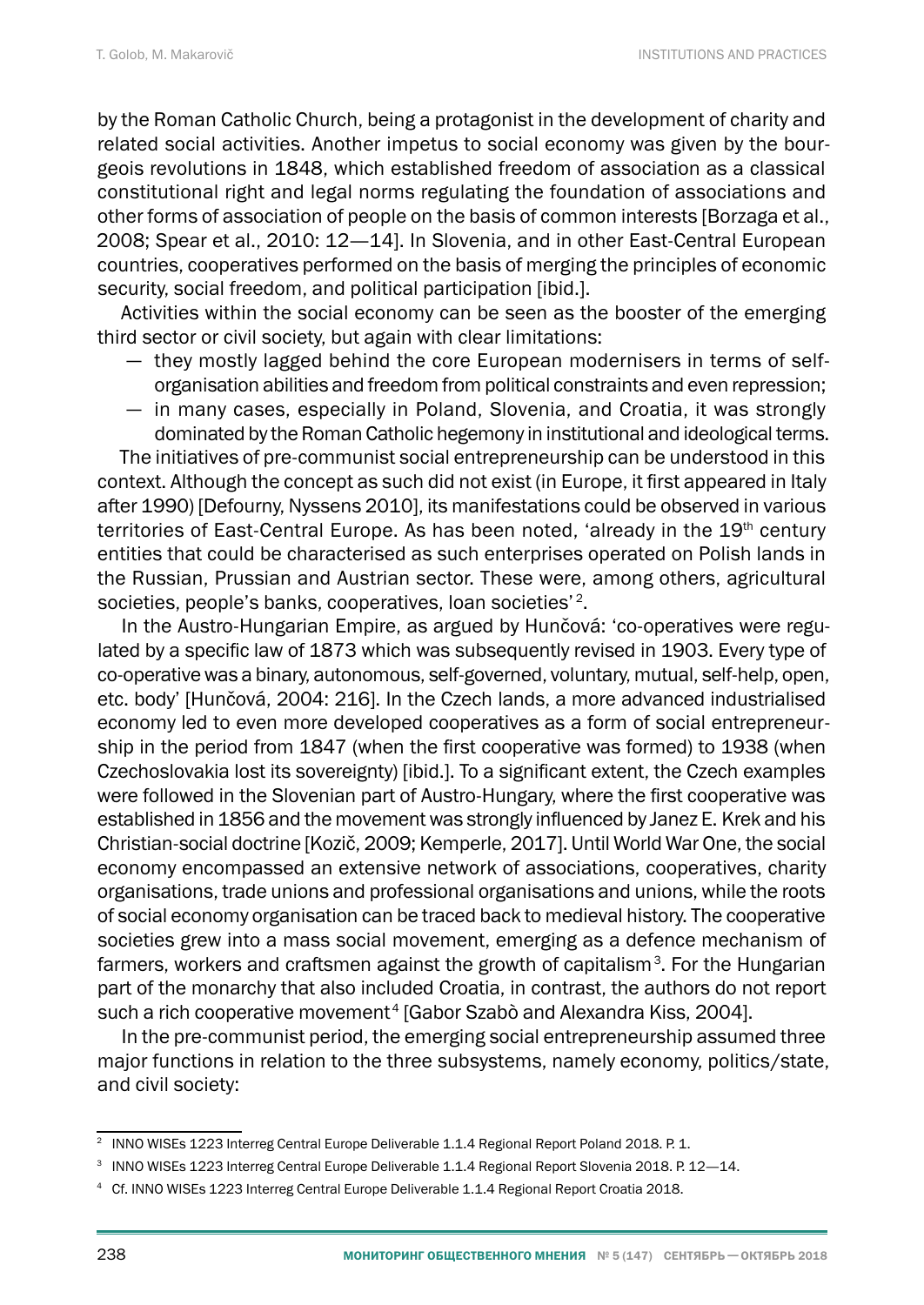- Towards the economy: the emerging capitalist markets and the final decay of the old order with its relative predictability generated increasing uncertainties that started to be addressed through new organisational forms in the economy, most typically the cooperatives: partly as a new response to the new challenge, partly as something legitimised by the older historical traditions<sup>5</sup>.
- Towards politics: due to the lack of independent statehood, cooperatives 'assumed the roles of non-existent public institutions, bolstering the national spirit and furnishing educational and social support' [Les, 2004: 186], for example in Slovenia and Poland before the First World War.
- Towards civil society: the seeds of social entrepreneurship were often linked to the Roman Catholic religion and ideology as a part of Christian social teachings, emphasising their perspective on social solidarity [Kozič, 2009]. As such the forms of social entrepreneurship also contributed to the maintenance of the hegemony of the Roman Catholic Church and its teachings.

If we link these structural conditions to discourses applying the apparatus of the cultural political economy, we can see the emerging communist discourses before the Second World War only as a *variation*, i.e., as an alternative to the established imaginaries of social entrepreneurship usually dominated by the Christian-social ideologies. While certain aspects of imaginaries were shared between the communists and the Christian-social thinkers (especially their negative views towards capitalism, i.e. the growing autonomy of the economic subsystem) and at least short-term alliances could happen among the actors/agents, they were typically positioned on the opposing sides. Learning from the Leninist/Stalinist version of the communist ideology, the East-Central European communists typically saw the highly centralised state as the principal tool for their goals (unlike, for example, their Italian counterpart Antonio Gramsci, who placed more hope in attaining the hegemony over the civil society). As such, they were reluctant towards any kind of social and economic (or even more so political) self-organisation that takes place beyond the direct control of the state.

The *selection* of the communist political, economic, and social imaginaries could only happen in East Central Europe with the total collapse of the old social orders caused by the Second World War. After that, however, the progress to the subsequent evolutionary stages that supported the selected discourse with the corresponding structures was quite swift. Through the assumed political control of the state, its institutions, including the educational and mass media subsystems, the communists took extra care to provide its *retention*. Further *reinforcement* was provided in a relatively brutal way often through direct oppression against any potential competing discourses and actors linked to them. Finally, the processes of *selective recruitment* enabled the reproduction of the dominant discourses and the maintenance of the established structures through the actors expressing loyalty to the officially supported communist ideas.

In structural terms, the key result of the communist transformation as a (selective) modernisation from above was the domination of the political subsystem over the rest of the society. The autonomy of *both* the economy and the civil society was strongly

<sup>5</sup> INNO WISEs 1223 Interreg Central Europe Deliverable 1.1.4 Regional Report Poland 2018. P. 1; INNO WISEs 1223 Interreg Central Europe Deliverable 1.1.4 Regional Report Slovenia 2018. P. 12—14.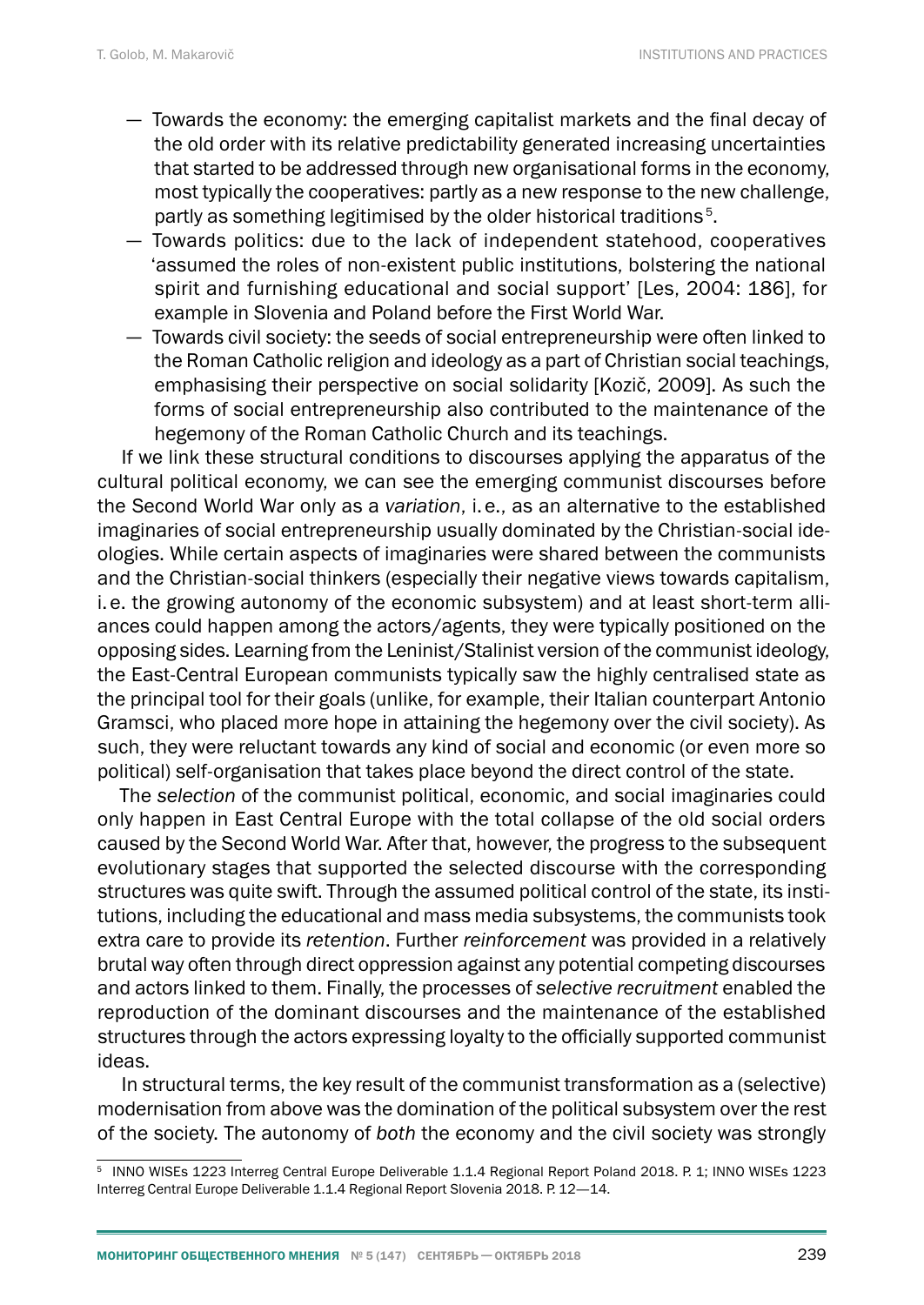limited, since both free-market entrepreneurship and bottom-up solidarity and self-organisation were almost completely abolished. This was directly reflected at the end of autonomy of cooperatives and other forms of social entrepreneurship.

As observed for Czechoslovakia by Hunčová [Hunčová, 2004], the previous co-operative law was abolished, and cooperative ownership became socialist after 1948. That implied the loss of cooperatives' democracy (the managers were installed by the Communist Party), mutuality and self-help (under a centrally planned economy), voluntary nature (mandatory membership) and autonomy (under total politics) [Hunčová, 2004: 216]. At that time, Polish cooperatives also ceased to be autonomous players and were turned into quasi-state agencies<sup>6</sup> [Les, 2004: 187]. A slightly different situation can be observed in the case of Slovenia (and Croatia). The secession from Stalinism and the introduction of the so-called 'worker's self-management' within the communist political system represented a critical structural trend inducing a period of crisis. It enabled new variations of discourses as well as their proliferation and retention [cf. Jessop 2009]. At least certain limited discussions and consultations regarding wider social issues, such as social conflict, public opinion, civil society, etc., were allowed in order to legitimise the specific type of communism. Even demonstrations against the Soviet occupation of Czechoslovakia were encouraged. The development of civil society thus begun even before the dissolution of Yugoslavia. As has been argued [Spear et al., 2010: 13], certain civil society organisations had been initiated in 1974, and their number increased between 1975 and 1985. At least at a declarative and superficial level, the promotion of such organisations was even more intense than in the 1990s, i. e. in the period after the immediate change of the political system [Borzaga, Galera, Nogales, 2008, in ibid.].

Nevertheless, the social economy was still hindered under socialism. In Yugoslavia, self-management socialism did allow certain autonomy from the direct state control, but the autonomous self-organisation in terms of social entrepreneurship was severely limited. The establishment of the communist regime substantially broke with the tradition of a strong and developed social economy. Many functions and activities of that sector were included in the public sector, while funds were nationalised or abolished. The tendencies towards collective responsibility and self-organisation observed before World War II were hindered by the patronising role of the state [Spear et al., 2010]. In some countries, work integration organisations intended for the people with disabilities still operated but in the context of communist ideology. In Croatia and Slovenia, for instance, there was a tradition of organisations employing and taking care for disabled in the communist regime, but with no direct connection to social entrepreneurship [Marković et al., 2017].

## The second major transformation: from communist to post-communist social order

Of course, anti-communist, pro-Western, pro-democratic, liberal (counter)discourses were present during the communist times as *variations*. However, they were *selected* in East-Central Europe, only when this was enabled by a set of structural conditions,

<sup>6</sup> INNO WISEs 1223 Interreg Central Europe Deliverable 1.1.4 Regional Report Poland 2018.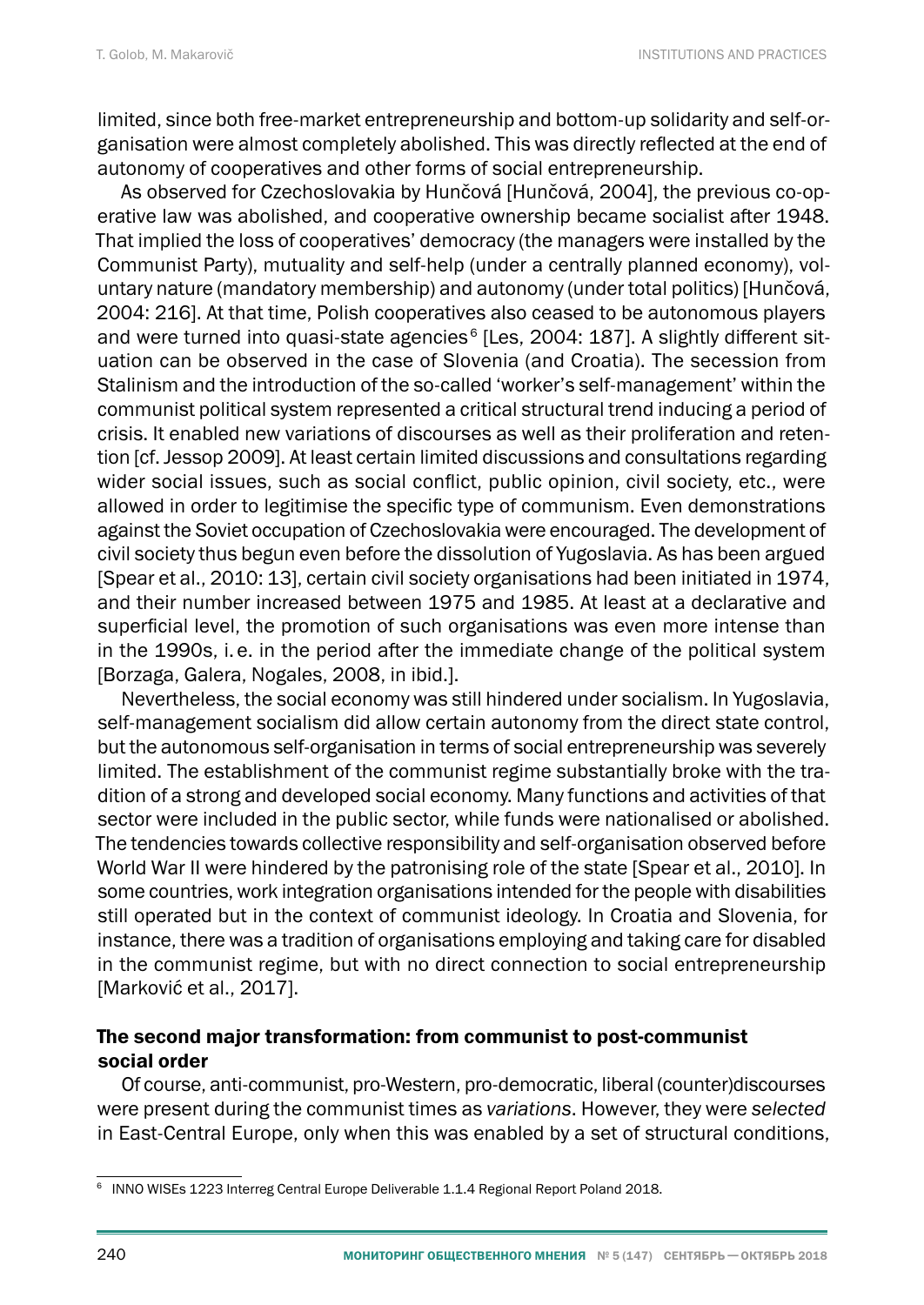including the utter failure of the Soviet-style economic system, a variety of international factors, comparatively high educational levels of the local populations with the development of urban middle classes, etc. (It is not our purpose here to provide any exhaustive list of structural conditions.) With the shifts in political power from the 1980s to the 1990s and the corresponding major democratic and market-oriented reforms in all East Central European countries, as well as their membership in the Euro-Atlantic integrations, the *retention* of these discourses as the dominant ones has clearly gained sufficient structural support.

From their beginnings, post-communist transformations in East-Central Europe have been seen as transitions from authoritarian (and partly totalitarian) communist regimes to liberal democracies based on multi-party democracy and free market economy. From the perspective of structural change supported in the new dominant discourses, this implied support for further functional differentiation in terms of higher autonomy of various subsystems— especially of the economy and civil society from politics. The sociological theories of structural and functional differentiation were typically developed in modern Western societies to describe, analyse, and interpret the status quo, while in East-Central Europe they have gained a normative-critical orientation: free market economy and autonomous civil society were not seen so much as given facts but more as normative goals in the literature dealing with the topic [cf. Bernik, 1994; Hein, 2011; Makarovič, 1996]. To this one may also add the requirement of 'liberating' the political subsystem from ideological prescriptions and turning it into a Western-style comparatively free game of various interests [Golob, Makarovič, 2017].

However, neither the emerging dominant discourses, nor the corresponding structures established at the beginnings of the post-communist transitions favoured WISE or social entrepreneurship in general. While the dominant discourses at the national levels (also under the transnational, EU influence) supported autonomous self-organisation within civil society, they did not link it to entrepreneurship. The latter was supposed to belong to another autonomous sphere— that of the free market economy. Evidently, the emphasis on free market competition beyond the social concerns was most obvious in the countries that adopted shock therapy reforms [cf. Lipton, Sachs, 1990]. However, even in the countries that were more cautious while adopting the market reforms and were quite reluctant regarding deregulation, such as Slovenia [Šušteršič, 2009], it was the state and the *macro*-level neo-corporatist social dialogue that was supposed to provide sufficient social stability and solidarity [cf. Stanojević, 2012]— neither of them was seen as linked to entrepreneurship. According to Hunčová, micro-economic solutions to social problems have been 'strange to both socialism and capitalism in the Central and Eastern European countries' [Hunčová, 2004: 218].

Support for civil self-organisation combined with a lack of connection between the entrepreneurial and social dimension can be illustrated by the case of Poland. The country was characterised by the impressive growth of foundations and associations 7. In contrast, the rich traditions of co-operatives were initially seen as discredited and they were rejected from the neo-liberal market perspective [Les 2008]. A similar problem could be noticed for the Czech Republic, where co-operatives were transformed

<sup>7</sup> INNO WISEs 1223 Interreg Central Europe Deliverable 1.1.4 Regional Report Poland 2018. P. 1.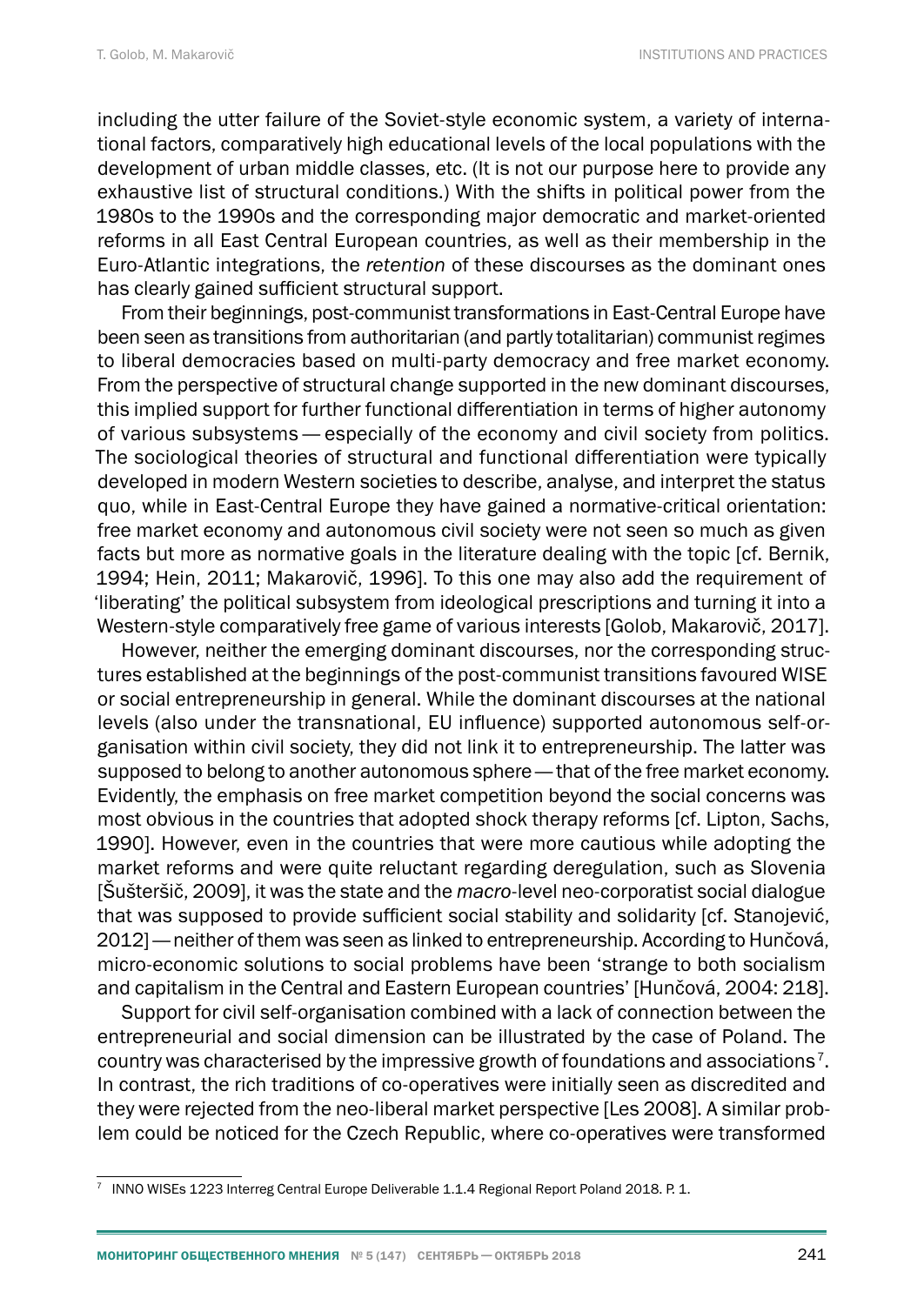into private enterprises in 1992, losing their dimensions of self-help, mutuality, and collective ownership [Hunčová, 2004: 216—217]. Slovenia experienced a slightly different situation as, unlike other transition countries, did not experience a so-called 'welfare gap' [Črnak-Meglič, Rakar, 2009; Spear et al. 2010: 13], which encouraged the development of civil society organisations elsewhere. In Slovenia, the only significant organisational form that was close to the contemporary concept of the WISE in the 1990s was the disability companies. However, it has been argued that their social mission was weak. They were predominantly profit enterprises not including employees and other stakeholders in management<sup>8</sup> [Borzaga and Galera, in Adam, 2015]. The entrepreneurship in that time was also associated with the lack of social conscience [Doherty at al., 2009; Spear et al., 2010], which have continued to influence misunderstandings of the concept.

Although certain aspects of *reinforcement* and *selective recruitment* based on the neo-liberal understanding of the free market and its distinction from any principles of social inclusion and solidarity have clearly taken place, they have been far from complete— especially when compared to the totality of these processes during the communist times. Rich variations that counter the neo-liberal imaginaries have clearly remained in the post-communist East-Central Europe— ranging from various forms of communist/socialist nostalgia to the much more innovative attempts to connect social inclusion of vulnerable groups with the principles of responsible entrepreneurship and the challenges and opportunities provided by technological development and transnational interdependence.

Although the recent growth of work integration social entrepreneurship in East-Central Europe owes some elements to the local traditions of cooperatives and other seeds of social entrepreneurship presented above, the key structural and discursive source of *variations* that have led to the current growth of WISE had been the recent transnational context of the European Union.

### Contemporary challenges and opportunities: neoliberal globalisation, the European Union, accelerated technological development

Specifically, the philosophy of WISEs as a special type of social enterprises is a relatively recent development that first emerged after the mid- $20<sup>th</sup>$  century in the old member states of the European Union with the purpose of empowering and integrating excluded people, to offer them an opportunity both to reassess the role of work in their lives and to gain control over their personal projects [Marković et al., 2017: 142]. They are not only supposed to develop an occupation but also to acquire specific values through democratic management structures through their involvement in the governance of WISEs<sup>9</sup> [Galera, Borzaga, 2009].

Although the practices of economic activities linked to the social functions and collective participation could relate well to the older East-Central European traditions of cooperatives, it has been the 'external' EU impact that has turned out to be crucial

<sup>8</sup> INNO WISEs 1223 Interreg Central Europe Deliverable 1.1.4 Regional Report Slovenia 2018.

<sup>9</sup> OECD Local Economic and Employment Development (LEED) Working Papers, 2016, OECD Publishing, Paris. [http://](http://dx.doi.org/10.1787/5kg0nvfx2g26-en) [dx.doi.org/10.1787/5kg0nvfx2g26-en;](http://dx.doi.org/10.1787/5kg0nvfx2g26-en) INNO WISEs 1223 Interreg Central Europe Deliverable D.T1.1.5., Comparative analysis, 2018.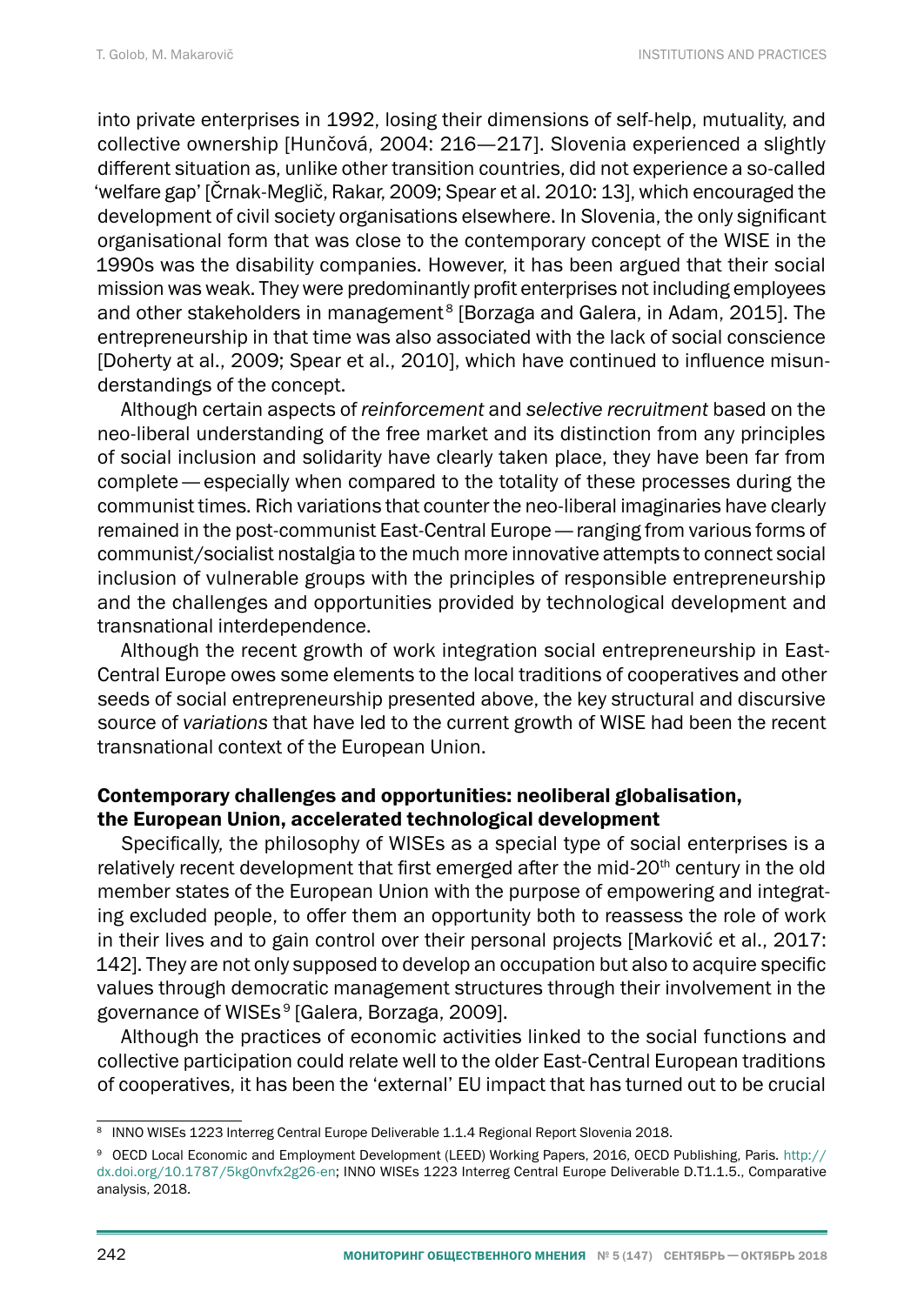for the establishment of WISEs in East-Central Europe. This can be mostly explained by the fact that neither of the two previous major transformations favoured the principles of social entrepreneurship. It has been argued that the development of WISEs in that region has been a consequence of the cognitive Europeanization, the dominance of new discourses, and the availability of financial funds [Marković et al., 2017]

Although unlike other countries in East-Central Europe, Poland started to evolve the legislation-institutional framework regarding WISEs already in the 1990s, it was the country's accession to the European Union in 2004 that can be seen as a major turning point for the development of WISEs and social entrepreneurship in general. In a relatively short time, legal regulations were introduced to specify important social and economic aspects of activities carried out by social economy entities. The legal framework in which social enterprises are established and operate are laid down by the National Programme of Social Economy Development and state legislation on economic activity and social economy entities. However, there are still many challenges to be overcome. It has been argued that the creation and operation of social enterprises require compliance with many complex and frequently changing state legislation provisions, which does not help the sector grow. There are no complete, systemic legal regulations related to social entrepreneurship that encourage taking up economic activity and realising valuable social objectives in this manner <sup>10</sup>. However, the regeneration of social entrepreneurship in the new political and economic reality accelerated owing to the possibility of obtaining support for undertaken actions from the European Social Fund (ESF), in particular, participation in the EQUAL Community Initiative (2005—2008) 11.

In Slovenia, the concept of social entrepreneurship as such was hardly used until 2009 when an EU-funded pilot programme to support the development of social enterprise was launched [European Commission 2014]. The legal basis for social entrepreneurship was established in 2011 when the *Social Entrepreneurship Act* (2011) was adopted, followed by other regulations. Despite the adoption of a legal framework for the establishment of social enterprises in accordance with the EU regulation, Slovenia has not yet overcome the initial phase of the development of the social entrepreneurship, which lags behind other EU members. This fact was, for example, confirmed by an OECD project [Spear et al. 2010] and CIRIEC [CIRIEC, 2012]. The cooperation between the institutions responsible for the development of social entrepreneurship remains insufficient [Macura, Konda 2016], which makes social entrepreneurship difficult to grow at the national as well as at the local levels.

Additionally, Slovenian WISEs consist of a large number of diverse organisations, fragmented across different sectors, and lack visibility as a homogeneous group [Podmenik, Adam, Milosevic, 2017]. The Social Entrepreneurship Act and other relevant legal documents contribute to a large range of administrative barriers that make social enterprises difficult to develop and grow<sup>12</sup>. The Slovenian case is particularly indicative, since it demonstrates the significance of external impact to the WISE related

<sup>&</sup>lt;sup>10</sup> INNO WISEs 1223 Interreg Central Europe Deliverable 1.1.4 Regional Report Poland 2018. P. 10.

<sup>&</sup>lt;sup>11</sup> INNO WISEs 1223 Interreg Central Europe Deliverable 1.1.4 Regional Report Poland 2018.

<sup>12</sup> INNO WISEs 1223 Interreg Central Europe Deliverable 1.1.4 Regional Report Slovenia 2018.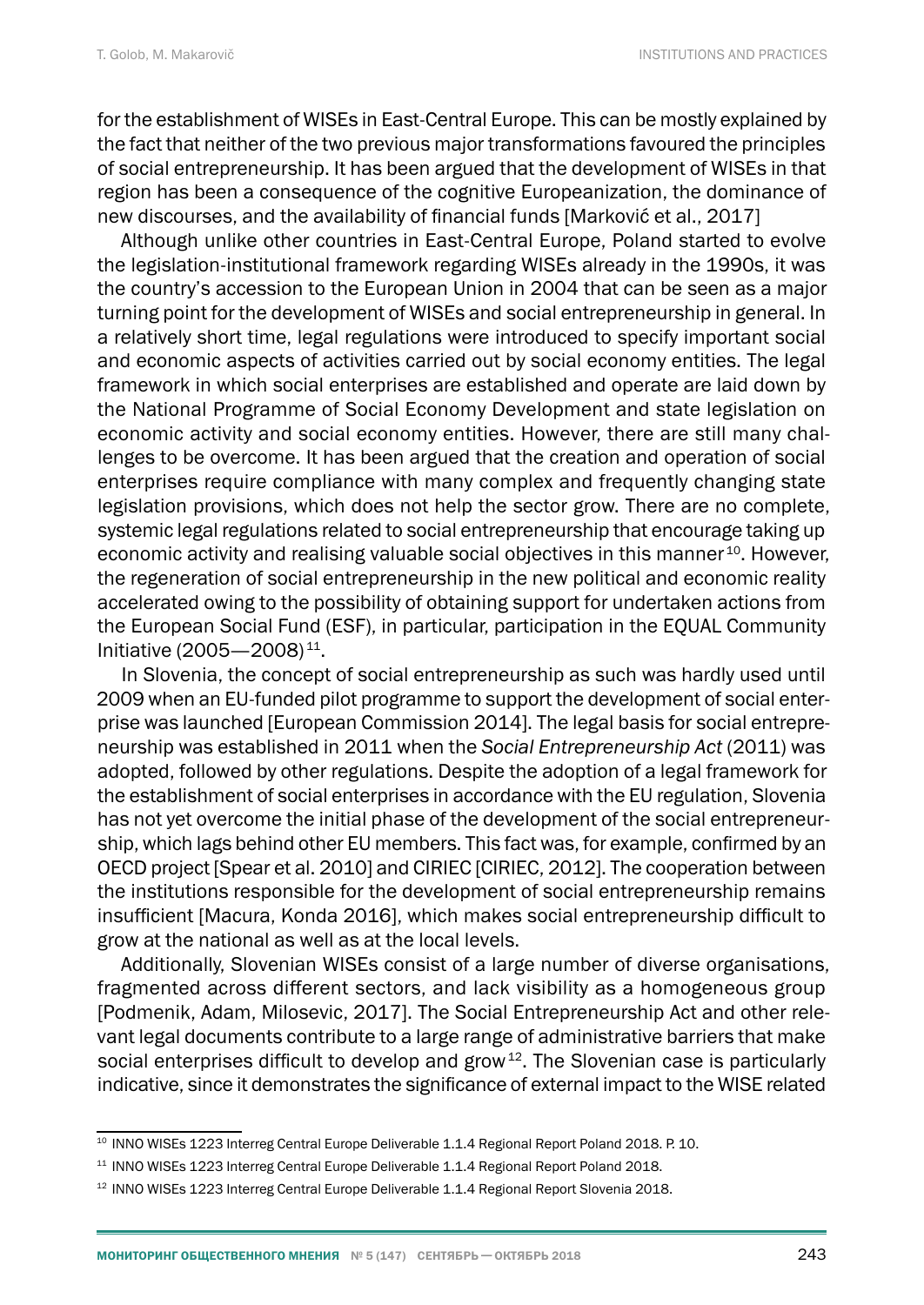discourses and structures. The Social Entrepreneurship act from 2011 has directly copied a Western (typical for Italy) distinction between Type A and Type B (i. e. WISE) social enterprises, while not dealing at all with the existing disability enterprises, which have thus been omitted from the specific social entrepreneurship legislation. A more flexible solution integrating a broader variety of WISE forms and dropping the A vs B type distinction has only been adopted with the legislation changes in 2018.

In the Czech Republic, despite particular initiatives, such as the Programme Warranty 2015—2023, intended to enable social enterprises preferential access to financial resources, most pilot actions that have emerged lack clarity regarding the definition of the target groups. There is a potential risk of blurring the distinction between enterprises with social sensitiveness and real social enterprises 13. Some research notices the mainly bottom-up origin of social enterprises and the key role played by civil society organisations. Other findings, however, suggest that approximately half of the existing social enterprises have a commercial origin. These contrasting results confirm the difficulty of capturing the variety of social enterprise types and their relative weight<sup>14</sup>. In the Czech Republic, WISEs have also been supported by socially responsible corporate policies: responsible procurement has become a new trend that is also slowly emerging in the private sector. Several large companies, banks, and public institutions have been reported to express their interest in buying goods or services from social enterprises under their corporate social responsibility policies and practices. With the help of support organisations, they look for social enterprises that can meet their needs. However, it is difficult to match demand with supply because the offer of social enterprises is limited; their capacity is restricted by the limits of their employees, and there is no intermediary at hand with up-to-date information 15.

The lack of ability to apply the existing local traditions of cooperatives in the development of WISEs and social entrepreneurship, in general, has also been noted in Croatia. Again, the crucial turning point enabling the development of WISEs precisely coincided with the country's joining the EU and was defined in the Joint Memorandum on Social Inclusion of the Republic of Croatia. This framework provided the EU IPA funds, which many civil society organisations used for setting up a new generation of entities that use the model of social enterprises for work integration of disadvantaged groups. In 2015, Croatia adopted its Strategy for the Development of Social Entrepreneurship in the Republic of Croatia for the period of 2015—2020, which has finally shaped the framework for social economy actors in Croatia, including WISEs, though they are not explicitly mentioned. The document has placed additional emphasis on the integration of war-veterans and the relevance of social cooperatives as a means of cooperation in favour of vulnerable social groups  $16$ . However, it has been observed that Croatia continues to lag behind other post-socialist countries

<sup>14</sup> OECD Local Economic and Employment Development (LEED) Working Papers, 2010/16, OECD Publishing, Paris. P. 7. <http://dx.doi.org/10.1787/5kg0nvfx2g26-en> (accessed: 20.09.2018); INNO WISEs 1223 Interreg Central Europe Deliverable D.T1.1.5., Comparative analysis, 2018.

<sup>13</sup> OECD Local Economic and Employment Development (LEED) Working Papers, 2010/16, OECD Publishing, Paris. P. 9. <http://dx.doi.org/10.1787/5kg0nvfx2g26-en>(accessed: 20.09.2018). Summarised in INNO WISEs 1223 Interreg Central Europe Deliverable D.T1.1.5., Comparative analysis, 2018.

<sup>&</sup>lt;sup>15</sup> INNO WISEs 1223 Interreg Central Europe Deliverable D.T1.1.5., Comparative analysis, 2018.

<sup>&</sup>lt;sup>16</sup> INNO WISEs 1223 Interreg Central Europe Deliverable 1.1.4 Regional Report Croatia 2018.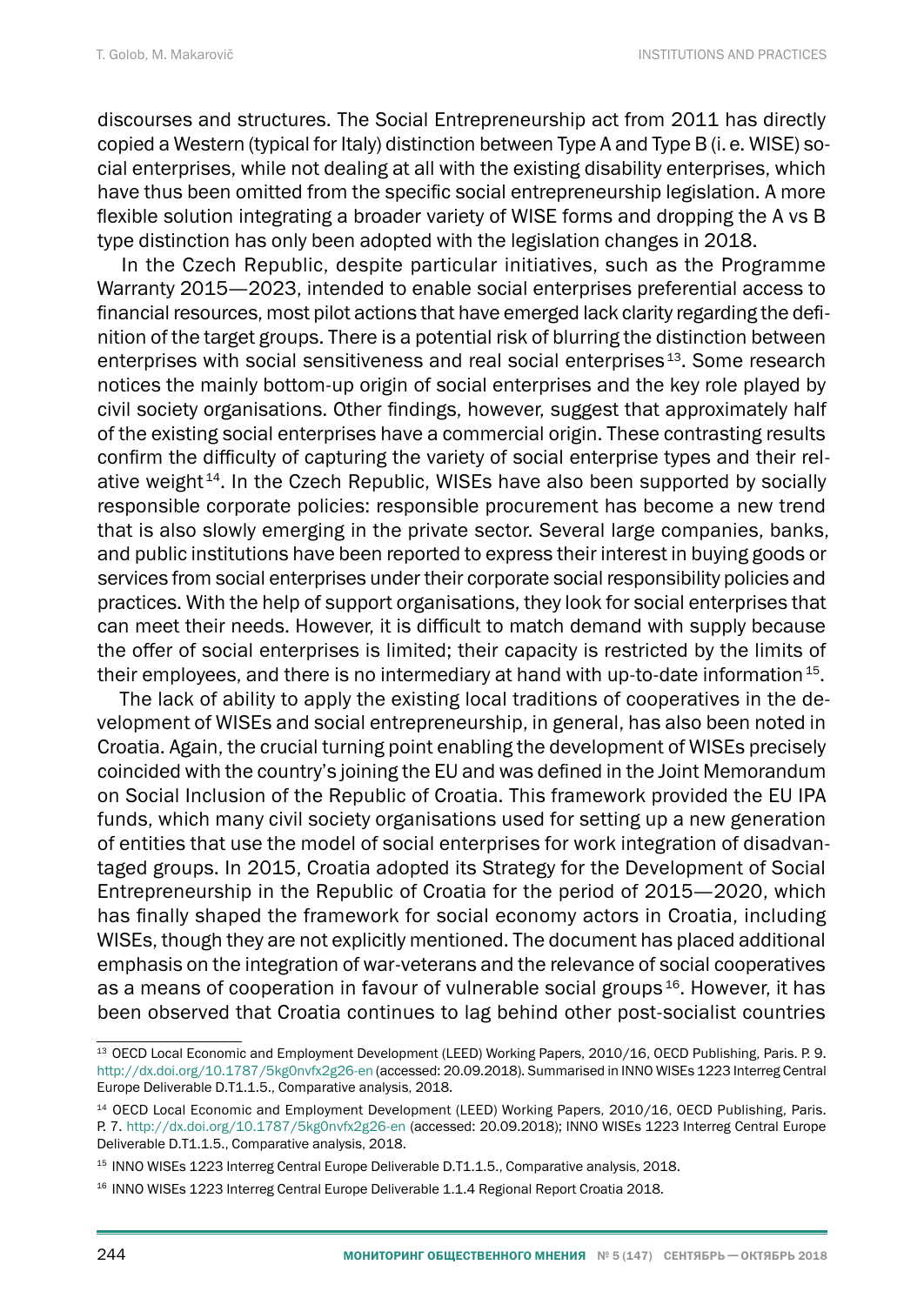[Marković et al., 2017]. Just as noted for the Czech Republic, confronting the economic crisis from 2008 (with the corresponding growing unemployment and even worsened conditions of the marginalised and vulnerable groups) has also been a significant factor contributing to the rise of WISEs in Croatia. WISEs have thus gained additional weight as one the most important actors for social inclusion and integration in the work/market sector<sup>17</sup>.

One can observe that in the selected countries, there is a general lack of clear definition of the WISEs in the legislation, and they often take too many legal forms. Legislation frequently provides neither proper definitions nor proper answers to the actual challenges, and as such, it can also be an administrative obstacle. There is a lack of networks or institutions with enough capacity for wider and deeper support for the development of WISEs. Especially in Slovenia, Croatia, and Poland, it has become clear that WISEs sector is still not developed very well, meaning that most WISEs are really small (typically micro) companies, with many organizational deficits. The main issue for WISEs in those countries is to ensure a budget for paying staff salaries, which means that any other cost items are usually limited. They usually have almost no budget for investments in tools, technologies, or training supporting their everyday operation. Since they are usually in the early phase of development, there is a clear need for new competences inside the organisations to enhance innovation 18.

If we focus on the specific discourses and structures explicitly supporting WISE practices in East Central Europe, we may argue that the impact of the European Union has played a crucial structural and discursive role in the process of their *selection*. This has been especially noticed in the cases of Poland, Slovenia, and Croatia. In addition, extra-semiotic factors in terms of the economic crisis and its costs have been noted as playing a very significant role in the Czech Republic and Croatia. With the WISE-related concepts becoming parts of the national legislations, regulations, strategies, and organisational practices, we can argue that the selection process in terms of the cultural political economy has been successfully completed.

The *retention* phase, however, only seems to be at its beginning. WISEs have become parts of the official national strategies, but they are far from being recognised more broadly. Despite the lively policy debate and interest of policymakers and researchers, social enterprises are still rather invisible and continue to be little understood <sup>19</sup>. There is also significant concern in terms of insufficient understanding of social entrepreneurship among the general public as well as financial issues and the search for building a supportive environment for the development of social enterprises  $20$ . As noted for Croatia (but can be generalised to other cases as well), even though the importance of work integration of disadvantaged groups is added to almost all official documents, WISEs very often live under the shadow of a broader concept though, in the EU, most of the social enterprises are WISEs. There is no network or institutions with sufficient

<sup>&</sup>lt;sup>17</sup> INNO WISEs 1223 Interreg Central Europe Deliverable 1.1.4 Regional Report Croatia 2018.

<sup>&</sup>lt;sup>18</sup> INNO WISEs 1223 Interreg Central Europe Deliverable D.T1.1.5., Comparative analysis, 2018. P. 40.

<sup>&</sup>lt;sup>19</sup> INNO WISEs 1223 Interreg Central Europe Deliverable D.T1.1.5., Comparative analysis, 2018.

<sup>&</sup>lt;sup>20</sup> INNO WISEs 1223 Interreg Central Europe Deliverable 1.1.4 Regional Report Slovenia 2018.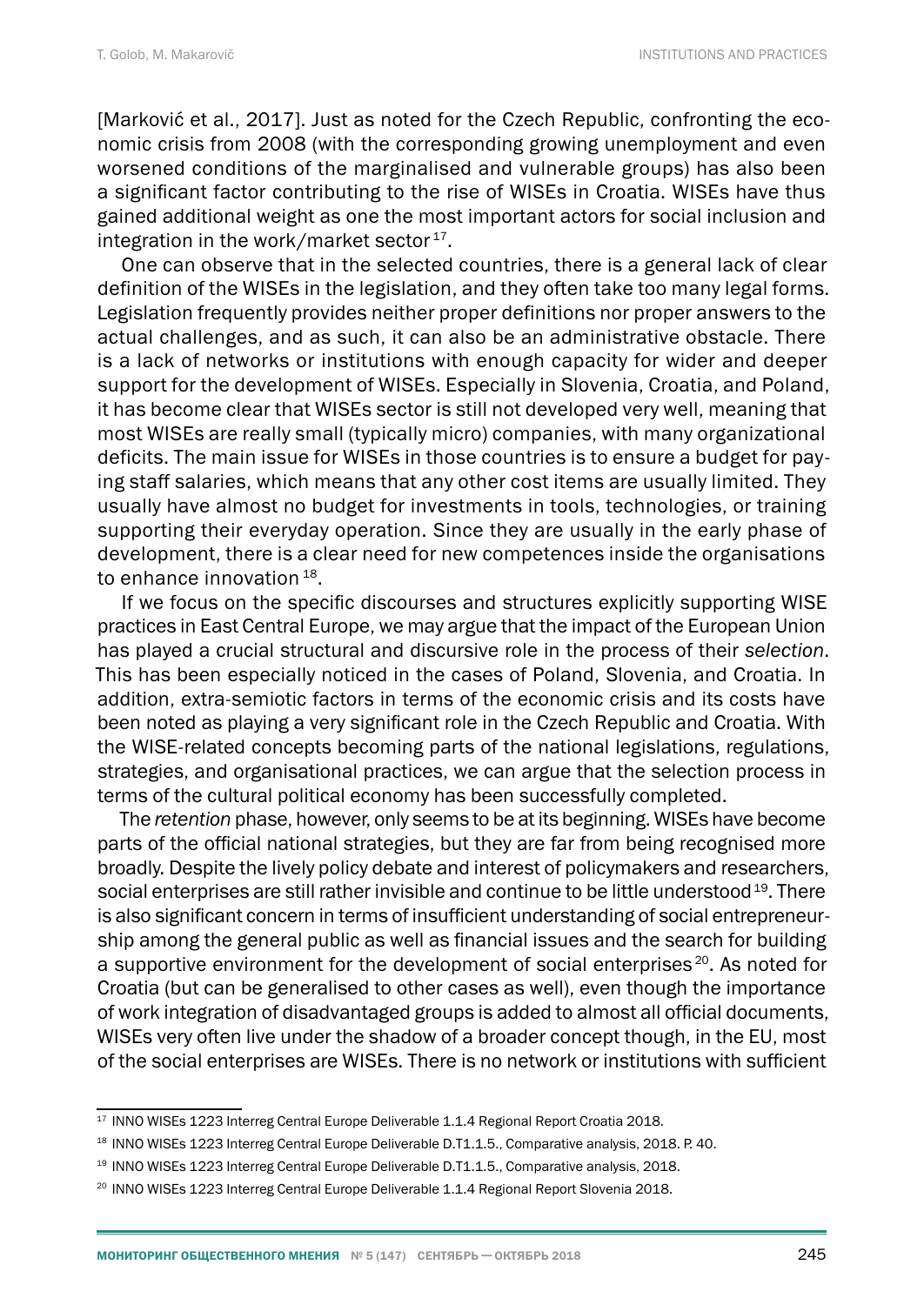capacity for wider and deeper support for WISEs development, and very few scientific studies about this topic exist  $21$ .

Only a broader public acknowledgement of social enterprises' ability to create social value will, in turn, build the identity of a community able to deliver social impact by engaging in different activities, increase visibility, and hence the access to private markets 22. Moreover, only this could be seen as an actual *retention* of the WISE discourses and structures.

### Concluding remarks— discussion

The analysis of the specific developmental paths of WISEs revealed certain influences of structural and semiotic co-evolution referring to the variation, selection and retention of discourses impeding and hindering social entrepreneurship in Poland, Czech Republic, Slovenia, and Croatia. We can observe the impact of historical elements of the pre-communist and communist periods in relation to transition outcomes, showing us a significant delay in the successful performance of WISEs. At the same time, the incentives from European integration in terms of institutional and structural frameworks and in terms of the selection and retention of certain discourses, work in favour of the development of social economy and entrepreneurship. However, there is still a long way for those countries to go in order to meet the developed European core, especially in terms of facing new technological development and related skills. In the accelerated time-space compression [Harvey 1983], WISEs are no exception in the need to adjust their visions and performance to the changed social reality underpinned with mobility, ICT expansion and new ways of social interaction. However, it has been shown that East-European countries lack proper experiences and skills on the managerial level, as well as up-to-date technologies and knowledge to use and exploit them [A map of social enterprises, 2015]. Again, the common European framework, funding, and experience-sharing can substantially improve both structural settings and the mindsets of individuals.

In the ever more connected world, inducing new risks and also opportunities, the social economy and WISEs are an important actor. They can alleviate the risks of unemployment, employment precariousness, and public discomfort with the functioning of the global economy; they also offer new ways of connection and solidarity. In that light, WISEs can be seen as a sign of the new evolutionary stage of social differentiation: upgrading the earlier modernisation related trend of functional differentiation with a new one, i.e. relational differentiation [Donati, 2011]. The latter is conceptualised as the macro-correlate to the third sector composed of social formations established through networking. Thus, they can overcome the lack of morality and solidarity brought by functional differentiation, while generating relational common goods enabling the reduction of inequality and poverty [ibid.].

Orientation towards sustainable performance is already visible in the selected countries 23. However, it has been shown that WISEs still typically lack proper work-

<sup>&</sup>lt;sup>21</sup> INNO WISEs 1223 Interreg Central Europe Deliverable 1.1.4 Regional Report Croatia 2018.

<sup>&</sup>lt;sup>22</sup> INNO WISEs 1223 Interreg Central Europe Deliverable D.T1.1.5., Comparative analysis, 2018.

<sup>&</sup>lt;sup>23</sup> INNO WISEs 1223 Interreg Central Europe Deliverable D.T1.1.5., Comparative analysis, 2018.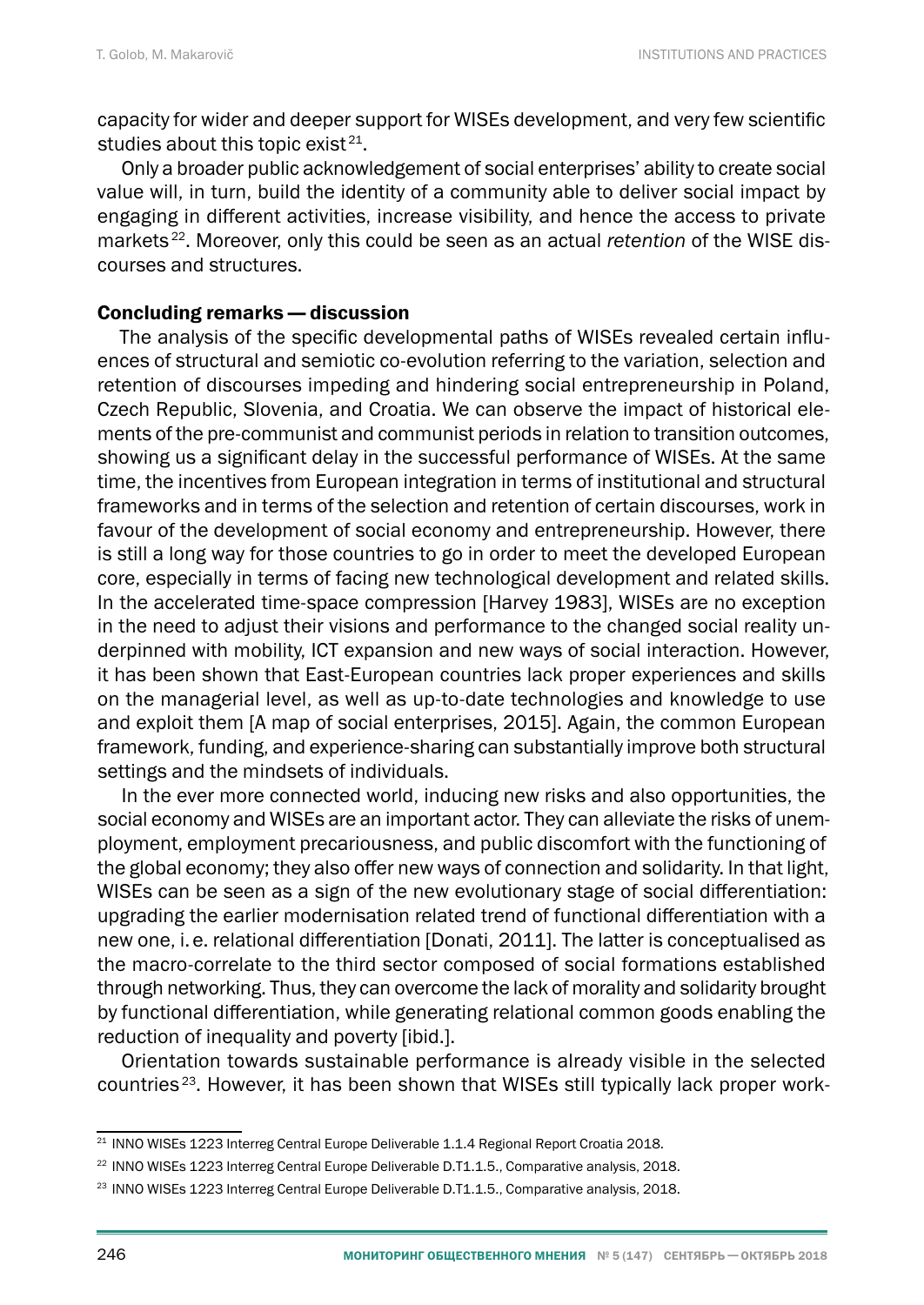flow management systems with an efficient ICT support; these processes should be adapted to the special requirements of the deprived groups employed by the WISEs. Their specific challenges call for an innovative integration between managing the workflows and managing people with their particular needs 24.

While the broader EU context has clearly contributed to the selection and retention of the discourses favouring WISE as a way to transcend both the neoliberal free markets and the centralised welfare state interventions, their consolidation in structural terms will clearly depend on their performance— both in terms of integrating the vulnerable social groups and in terms of surviving and even prospering under the pressures of the global market economy. The research within the InnoWISEs project has confirmed that technological developments, involving particularly the ICT related tools and the skills to adapt and apply them will be crucial in the successful production of 'relational goods' [Donati, 2011]. More specifically, the WISEs which are the most able to adapt the new technologies to the participation and inclusion of the vulnerable groups in the productive and governance processes of the WISEs are also more likely to achieve better results— from the economic and from the social perspective.

## References

*A map* of social enterprises and their eco-systems in Europe (2015). Luxembourg: Publications Office of the European Union. URL: [www.ec.europa.eu/social/BlobServl](http://www.ec.europa.eu/social/BlobServlet?docId=12987&langId=en) [et?docId=12987&langId=en](http://www.ec.europa.eu/social/BlobServlet?docId=12987&langId=en) (accessed: 20.09.2018).

*Adam F*. (2015) O stanju in perspektivah socialnega podjetništva v Sloveniji in Hrvaški. Ljubljana: Inštitut za razvojne in strateške analize.

*Adam F., Makarovič M., Rončević R., Tomšič M.* (2005) The Challenges of Sustained Development: The Role of Socio-Cultural Factors in East-Central Europe. Budapest, New York: Central European University Press

*Archer M., Donati P.* (2015) The Relational Subject. Cambridge: Cambridge University Press.

*Bernik I.* (1994) Double disenchantment of politics: a systems theory approach to postsocialist transformation. *Innovation: the European journal of social science research*. Vol. 7. No. 4. P. 345—356. [https://doi.org/10.1080/13511610.1994.9968416.](https://doi.org/10.1080/13511610.1994.9968416)

*Bežovan G., Zrinščak S*. (2007) *Civilno društvo u Hrvatskoj.* Zagreb: Hrvatsko sociološko društvo.

*Borzaga, C., Galera, G., Nogales, R.* (2008*) Social enterprise: a new model for poverty reduction and employment generation.* Bratislava: UNDP-Regional Bureau for Europe and the Commonwealth of Independent States.

*Ciepielewska-Kowalik A., Pieliński B., Starnawska M., Szymańska A.* (2015) *Social Enterprise in Poland: Institutional and Historical Context.* ICSEM Working Papers, No. 11. Liege: The International Comparative Social Enterprise Models (ICSEM) Project.

<sup>24</sup> INNO WISEs 1223 Interreg Central Europe Deliverable 1.2.2 Regional Joint Strategy on tackling technological and managerial skills shortages of WISEs, 2018.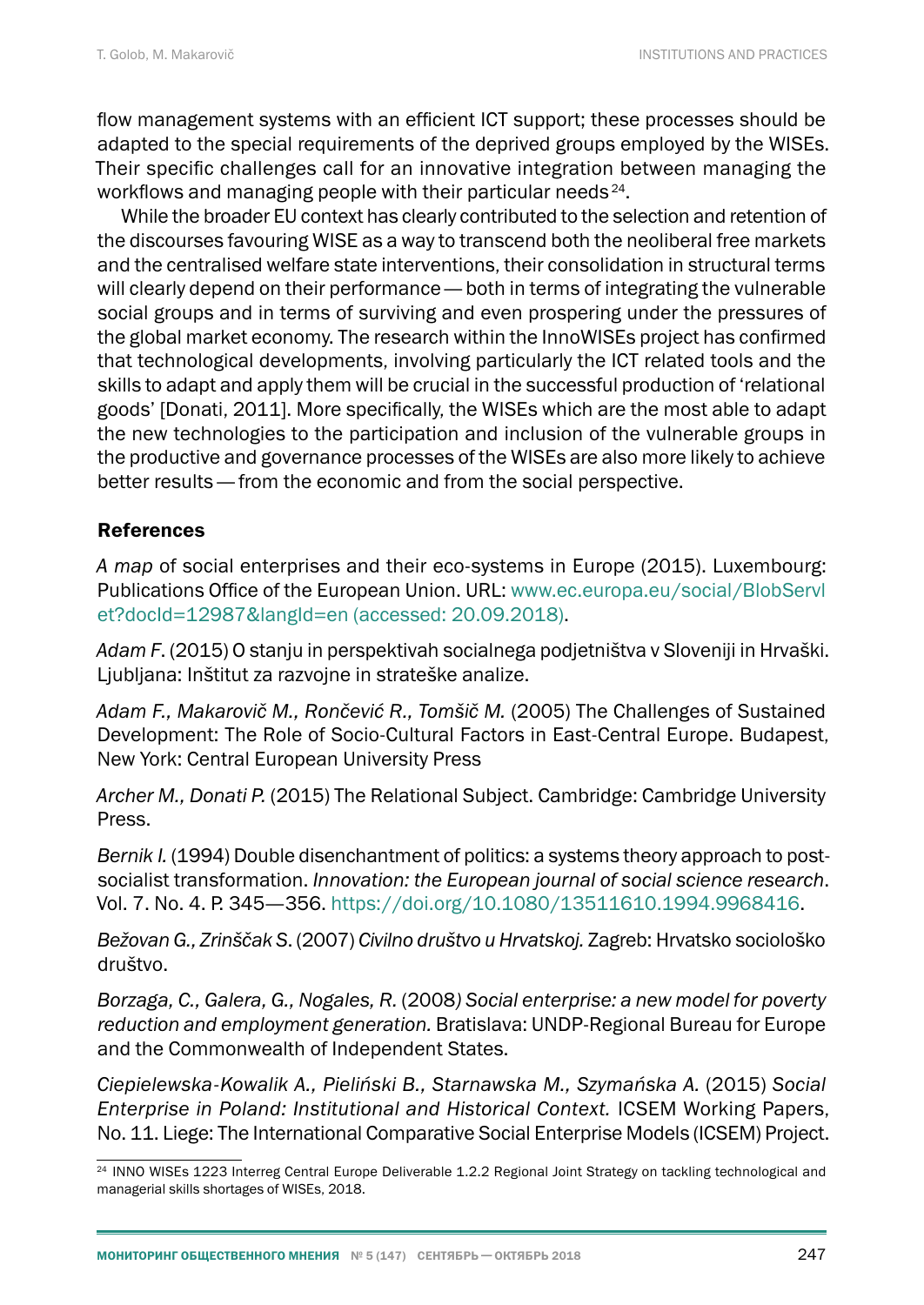*CIRIEC* (International Centre of Research and Information on the Public, Social and Cooperative Economy) (2012) *The Social Economy in the European Union. Report drawn up for the European Economic and Social Committee.* URL: [http://www.eesc.](http://www.eesc.europa.eu/resources/docs/qe-30-12-790-en-c.pdf) [europa.eu/resources/docs/qe-30-12-790-en-c.pdf](http://www.eesc.europa.eu/resources/docs/qe-30-12-790-en-c.pdf) (accessed: 20.09.2018).

*Cooney K., Nyssens M., O'Shaughnessy M., Defourny J.* (2016) Public Policies and Work Integration Social Enterprises: The Challenge of Institutionalization in a Neoliberal Era. *Nonprof Pol Forum*. Vol. 7. No. 4. P. 415—433.

*Črnak-Meglič A., Rakar T*. (2009). The role of the third sector in the Slovenian welfare system. *[Teorija in praksa](http://www.dlib.si/results/?&query=%27rele%253dTeorija%2bin%2bpraksa%27)*. Vol. 46. No. 3. P. 237—254.

*Davies N.* (1996) *Europe: A History*. Oxford: Oxford University Press

*Defourny J., Nyssens M*. (2010) Conceptions of social enterprise and social entrepreneurship in Europe and the United States: Convergences and divergences. *Journal of Social Entrepreneurship* Vol. 1. No. 1. P. 32—53. [https://doi.org/10.1080/](https://doi.org/10.1080/19420670903442053) [19420670903442053.](https://doi.org/10.1080/19420670903442053)

*Doherty B., Foster G., Mason C., Meehan J., Meehan K., Rotheroe N., Royce R.* (2009) *Management for Social Enterprise.* Sage Publications.

*Donati P.* (2011) Modernization and relational reflexivity. *International Review of Sociology*. Vol. 21. No. 1. P. 21—39. [https://doi.org/10.1080/03906701.2011.544178.](https://doi.org/10.1080/03906701.2011.544178)

*Gábor G., Szabó A.K.* (2005) Economic substance and legal regulation of agricultural co-operatives in Hungary. In: C. Borzaga, R. Spear (eds.) *Trends and challenges for co-operatives and social enterprises in developed and transition countries*. Edizioni31, Trento Italy. P. 265—280.

*Galera G., Borzaga C*. (2009) Social enterprise: an international overview of its conceptual evolution and legal implementation. *Social Enterprise Journal*. Vol. 5. No. 3. P. 210—228.<https://doi.org/10.1108/17508610911004313>.

*Golob T., Makarovič M.* (2017) Self-organisation and development: a comparative approach to post-communist transformations from the perspective of social systems theory. *Europe-Asia studies.* Vol. 69. No. 10. P. 1499—1525. [https://doi.org/10.10](https://doi.org/10.1080/09668136.2017.1399198) [80/09668136.2017.1399198.](https://doi.org/10.1080/09668136.2017.1399198)

*Gramsci A.* (1971) *Selections from the Prison Notebooks of Antonio Gramsci*. New York: International Publishers.

*Hein M*. (2011) Constitutional Conflicts between Politics and Law in Transition Societies: A Systems-Theoretical Approach. *Studies of Transition States and Societies*. Vol. 3. No. 1. P. 3—23.

*Hunčová M.* (2004) The Czech co-operative reality and its social aspects. In: C. Borzaga, R. Spear (eds.) *Trends and challenges for co-operatives and social enterprises in developed and transition countries*. Edizioni31, Trento Italy. P. 211—228.

*Jessop B*. (2009) Cultural Political Economy and Critical Policy Studies. *Critical Policy Studies*. Vol. 3. No. 3—4. P. 336—356.<https://doi.org/10.1080/19460171003619741>.